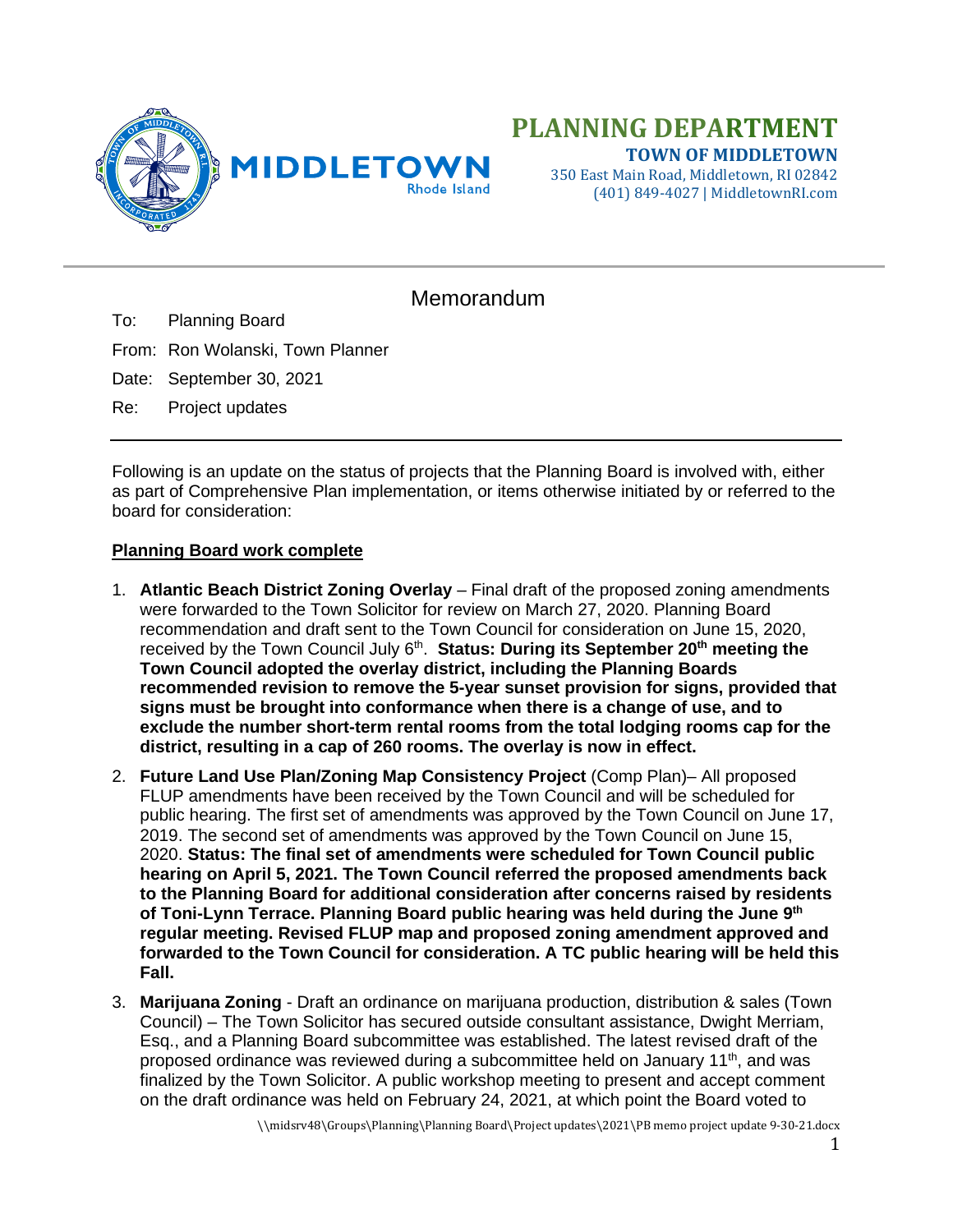forward the proposed amendment to the Town Council. **Status: Town Council public hearing and first reading held August 16, 2021. Second reading held September 7th and continued to October 4th for the Town Solicitor to address Town Council concerns.**

- 4. **Light Pollution** Consideration of amendments to the Zoning Ordinance to limit light pollution (Comp Plan) – A draft Zoning Ordinance amendment was provided to the Planning Board for the May 13, 2020 meeting. The draft was discussed, and at the Board's October 14<sup>th</sup> meeting, it was decided to schedule a public workshop. The workshop was held on January  $7<sup>th</sup>$ , after which the Planning Board voted to the forward the amendment to the Town Council for consideration. **Status: Town Council public hearing held on May 3rd. Referred back to the Planning Board to address concerns raised during the hearing. Based on research of other communities and recommendations of the International Dark Sky Association, during the June 9th meeting the Planning Board voted to recommend that the ordinance be adopted as previously drafted. With recommendation from planning staff to exempt single-family and two-family dwellings, on July 19th the Town Council voted to advertise the revised amendments for public hearing. Hearing to be advertised for this Fall.**
- 5. **Historic Resource Preservation** Consideration of potential Regulations and/or Zoning Ordinance amendments to promote preservation of historic buildings (Comp Plan) – Draft documents were revised based on input received during public workshop meetings and Board discussion. During its February 5, 2020 regular meeting the board voted to forward the proposal to the Town Council for consideration. Presentation to the Town Council was delayed due to potential budgetary impacts of the proposed program and uncertainty of COVID-19 impacts on Town finances. **Status: To be presented to the Town Council in coming months.**
- 6. **Ground-mounted Solar Arrays** Consideration of amendments to the Zoning Ordinance to allow solar carports and to clarify limitations on ground-mounted solar arrays in residential districts – A draft Zoning Ordinance amendment was provided to the Planning Board for the May 13, 2020 meeting. Discussion was included on the Board's October 14<sup>th</sup> and November  $18<sup>th</sup>$  meeting agendas. A revised draft was provided for discussion during the December  $9<sup>th</sup>$ Planning Board meeting, at which point review by the Town Solicitor was requested. A public workshop meeting was held on February 9<sup>th</sup> to present the draft and accept public comment. During the March  $10<sup>th</sup>$  meeting the Planning Board requested revisions to the draft. **Status: Proposed ordinance amendments forwarded to the Town Council during the April 14th PB meeting**. **Town Council public hearing and first reading scheduled for October 4, 2021**

## **Prioritized ongoing Planning Board work items**

- 1. **Affordable Housing** Consideration of Comprehensive Plan action items on affordable housing. Listing of action items and preliminary proposed work plan for high priority items provided to the Planning Board during the April 14, 2021 meeting. **Status: Planning Board to begin implementation work in coordination with the town's affordable housing committee. The Planning Board requested that one of its members be appointed to the committee, which the Town Council approved. Selection of a Board member to serve will be considered during the October 13th Planning Board meeting.**
- **2. Airport Zoning** Draft overlay for airport zoning (Comp Plan) A Planning Board Subcommittee asked staff to create a draft ordinance based on the Westerly ordinance, which was approved by the subcommittee and forwarded to the full Planning Board. During its March 11, 2020 meeting the Board requested that a public workshop meeting be scheduled. **Status: During its meeting on July 26th the subcommittee working to draft the ordinance decided to recommend to the full board that the proposed**